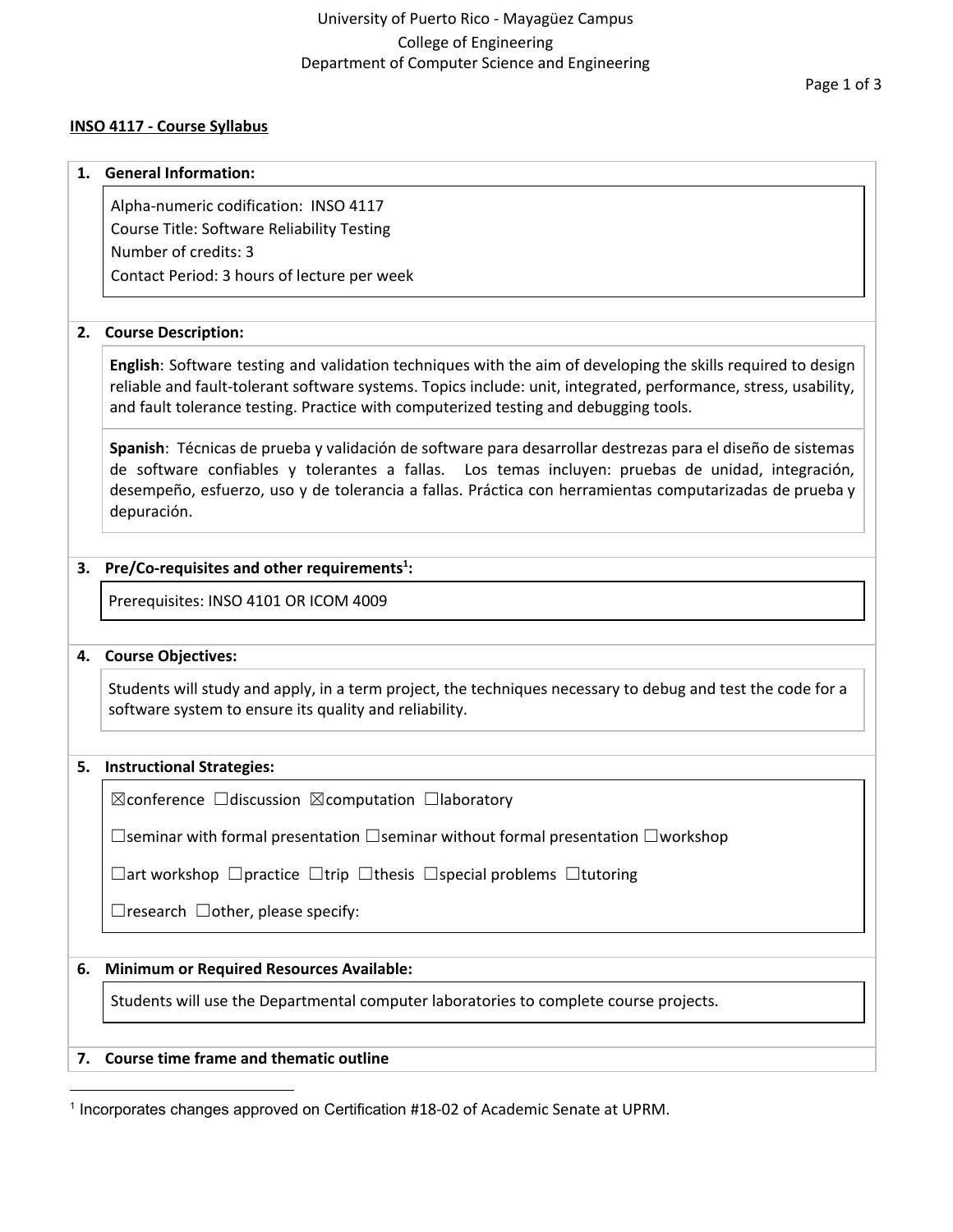| <b>Outline</b>                              | <b>Contact Hours</b> |
|---------------------------------------------|----------------------|
| Introduction                                | 1                    |
| Software testing philosophy and ethics      | 3                    |
| The software testing process                | 12                   |
| Software testing methods and tools          | 20                   |
| Test management                             | 4                    |
| <b>Exams and discussions</b>                | 5                    |
| Total hours: (equivalent to contact period) | 45                   |

#### **8. Grading System**

☒Quantifiable (letters) ☐ Not Quantifiable

#### **9. Evaluation Strategies**

|                         | Quantity | Percent |
|-------------------------|----------|---------|
| $\boxtimes$ Exams       | 2        | 35%     |
| $\boxtimes$ Final Exam  | 1        | 25%     |
| $\square$ Short Quizzes |          |         |
| $\Box$ Oral Reports     |          |         |
| $\Box$ Monographies     |          |         |
| $\square$ Portfolio     |          |         |
| $\boxtimes$ Projects    | 1        | 40%     |
| $\Box$ Journals         |          |         |
| $\Box$ Other, specify:  |          |         |
| TOTAL:                  |          | 100%    |

### **10. Bibliography:**

- 1. Glenford J. Myers, Corey Sandler, Tom Badgett, and Todd M. Thomas, *The Art of Software Testing*, 3rd ed., John Wiley, 2011.
- 2. Ron Patton, *Software Testing*, 2nd ed., Sams, 2005.
- 3. Lasse Koskela, *Effective Unit Testing: A guide for Java Developers*, Manning Publications, 2013.
- 4. Tomek Kaczanowski, *Practical Unit Testing with JUnit and Mockito*, Amazon Self-Publishing, 2013.
- 5. Association for Computing Machinery, Software Engineering Code of Ethics and Professional Practice, 1999, http://www.acm.org/about/se-code